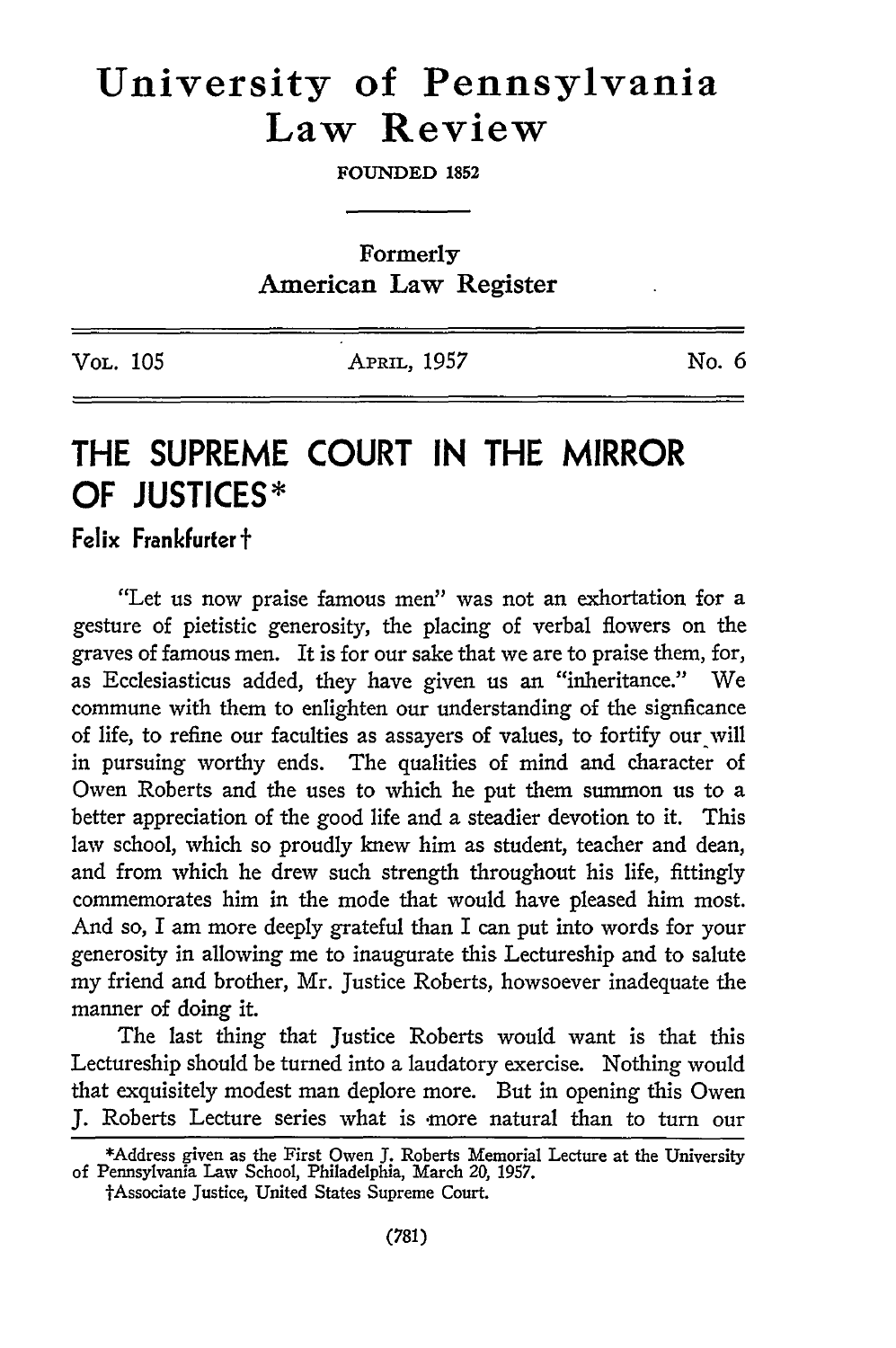thoughts to the institution to which, by the very nature of the problems that are its concerns, he gave his deepest reflection. While Justice Roberts suggests my general theme, it has, for one in my place, almost forbidding difficulties. If I hug the shore of safety, I shall go very little beyond a snug harbor. If I set out as a privateer I would quickly be out of bounds, heedless of the course that it is my first duty to observe, above all to observe on an occasion dedicated to the example of Justice Roberts's character. I am temerarious enough to believe that I can clear the horns of this menacing dilemma. At all events, I shall attempt to escape offering you the jejune product of timid discretion and yet speak only of things this side of indiscretion. My justification for saying what I feel free to say rests on the observation of that least conventionally minded intellect in the Court's history, Mr. Justice Holmes, when he said, in a different context more than forty years ago what is equally applicable today, "at this time we need education in the obvious more than investigation of the obscure," and, may I add, disclosure of the private.

To so learned a legal audience, I need hardly confess that my title is a plagiarism. Unlike the author of the famous, or should I say notorious, *The Mirror of Justices,* I do not shrink from responsibility for what I have written, partly at least because I have labored to avoid his unreliability. And my motive, if I know it, is the antithesis of that thirteenth century author, Andrew Horn, if it was Andrew Horn. He wrote to expose the judges of his day but also, romancer that he was, so Maitland tells us, to amuse his readers. My purpose is to attest my devotion to an institution for which I have a feeling akin to reverence and to do so, as becomes an old teacher, by contributing to whatever small extent to a better understanding of the nature of its functions and of the qualifications for their exercise.

During the one hundred and sixty-seven years since the day appointed for its first session, ninety Justices have sat on the Supreme Court. The number of men over so long a period would seem to be sufficient to afford some light on the kind of experience or qualifications that may be deemed appropriate for service on the Court. Indeed, the actualities about the men who were appointed to the Court may well be wiser guides than abstract notions about the kind of men who should be named. Of the ninety Justices I shall consider seventy-five, omitting contemporary and relatively recent occupants of the Court. And my concern is not with the substantive views of these Justicesneither their conception of the nature of the judicial process generally nor of that process in the specialized context of Supreme Court business. I am dealing with externally ascertainable factors. One of these has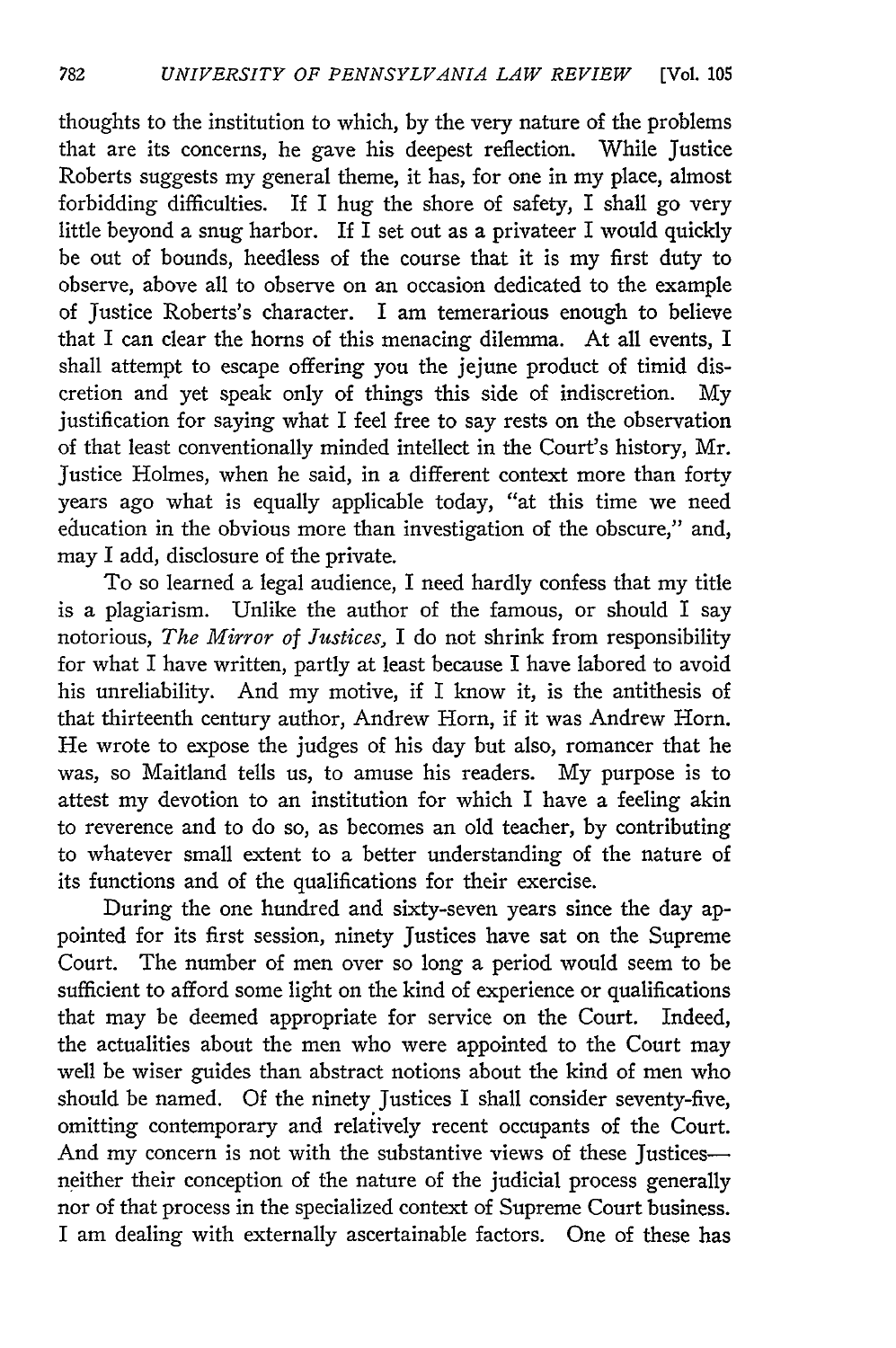been intermittently urged and, in recent years, revived in an extreme form. I refer to the suggestion, indeed the assumption that, since the Supreme Court is the highest judicial tribunal, prior "judicial service" is not only a desirable, but an indispensable, qualification.

What is the teaching of history on this? Of the seventy-five Justices, twenty-eight had not a day's prior judicial service. Seven more had sat on some bench from a few months to not more than two years. Nine sat six years or less. Measures have been proposed that would require "judicial service" of not less than five years in a lower federal court or as a member of the highest court of a State; some bills demand ten years of such service. A five-year requirement would have ruled out at least thirty-five of the seventy-five judges (in fact more, because several of the Justices who had had judicial experience did not sit on a federal bench or on the highest court of a State), and the tenyear requirement would have barred certainly forty-five of our seventyfive Justices.

Who were these Justices who came on the Supreme Court without any "judicial service," without even the judicial experience of an Iredell, who at the age of twenty-six sat on the Superior Court of his State, North Carolina, only long enough-six months-to resign.<sup>1</sup> They begin with your own James Wilson and include Bushrod Washington, Marshall, Story, Taney, Curtis, Campbell, Miller, Chase, Bradley, Waite, Fuller, Moody, Hughes, Brandeis, Stone and Roberts. Of the twelve Chief Justices within our period, five had not had any judicial experience at the time of their appointment as Chief Justice and two more had had none when they first came on the Court.

Apart from the significance of a Chief Justice as the administrative head of the Court<sup>2</sup> what of the quality of judicial service of the men who came on the Court totally devoid of judicial experience? Assessment of distinction in the realm of the mind and spirit cannot exclude subjective factors. Yet it is as true of judges as of poets or philosophers that whatever may be the fluctuations in what is called the verdict of history, varying and conflicting views finally come to rest and there arises a consensus of informed judgment. It would indeed be a surprising judgment that would exclude Marshall, William Johnson, Story, Taney, Miller, Field, Bradley, White (despite his questionbegging verbosities), Holmes, Hughes, Brandeis and Cardozo in the roster of distinction among our seventy-five. I myself would add Curtis, Campbell, Matthews and Moody. (Some might prefer the first Harlan or Brewer or Brown.) Of the first twelve, five had had

<sup>1. 1</sup> McRee, Life and Correspondence of James Iredell 367, 395 (1857).<br>2. See King, Melville Weston Fuller 334-35 (1950) (statement by Mr. Justice

Holmes).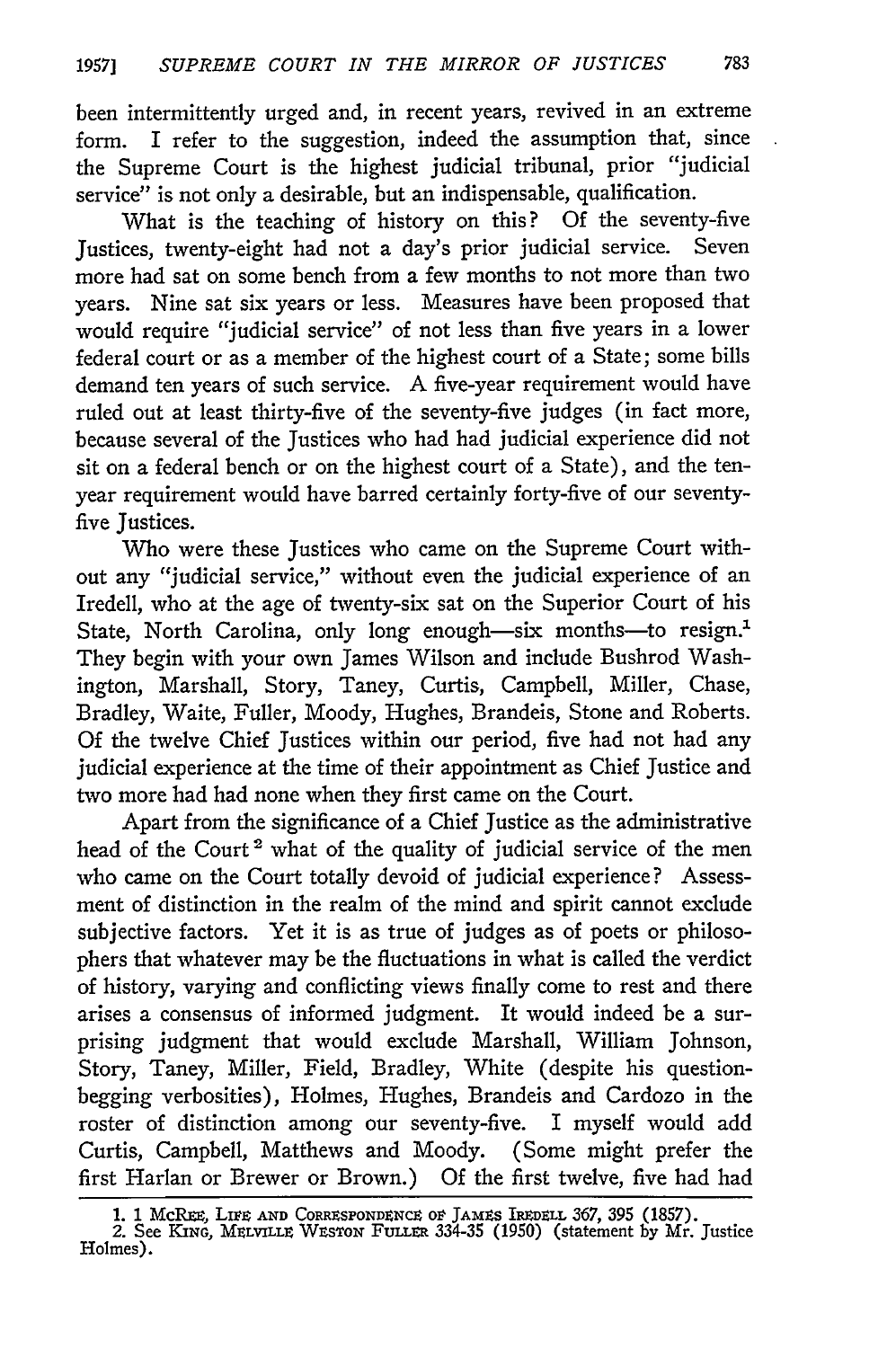judicial experience and seven none before coming on the Court; of the others only Matthews can be counted a judge, for a brief period, before he came to Washington. Of the sixteen Justices whom I deem preeminent, only six came to the Court with previous judicial experience, however limited. It would require discernment more than daring, it would demand complete indifference to the elusive and intractable factors in tracking down causes, in short, it would be capricious, to attribute acknowledged greatness in the Court's history either to the fact that a Justice had had judicial experience or that he had been without it.

Greatness in the law is not a standardized quality, nor are the elements that combine to attain it. To speak only of Justices near enough to one's own time, greatness may manifest itself through the power of penetrating analysis exerted by a trenchant mind, as in the case of Bradley; it may be due to persistence in a point of view forcefully expressed over a long judicial stretch, as shown by Field; it may derive from a coherent judicial philosophy, expressed with pungency and brilliance, reinforced by the *Zeitgeist,* which in good part was itself a reflection of that philosophy, as was true of Holmes; it may be achieved by the resourceful deployment of vast experience and an originating mind, as illustrated by Brandeis; it may result from the influence of a singularly endearing personality in the service of sweet reason, as Cardozo proves; it may come through the kind of vigor that exerts moral authority over others, as embodied in Hughes.

The roll-call of pre-eminent members of the Supreme Court who had had no judicial experience in itself establishes, one would suppose, that judicial experience is not a prerequisite for that Court. It would be hard to gainsay that this galaxy outshines even the distinguished group that came to the Court with prior experience on state courts, though these judges included the great names of Holmes and Cardozo. It has been suggested that the appearance on the Court of Marshall, Story, Taney, Curtis, Campbell, Miller, Bradley, Hughes and Brandeis, all without prior judicial experience, is "a curious accident." But this accident has been thrown up by history over a period of one hundred and fifty years. After all, these men were not selfappointed. They must have been found by, or suggested to, the various and very different Presidents who named them. In at least one instance a lawyer without prior judicial experience was urged on a President by the Court itself-John A. Campbell, whose prior judicial experience was his refusal, twice, to go on the Supreme Court of Alabama.<sup>3</sup> (It would indeed be interesting to ascertain what men (It would indeed be interesting to ascertain what men

**<sup>3.</sup>** CONNOR, **JoHN** A. **CAMPBELL 16-17 (1920); 87** U.S. (20 Wall.) ix **(1873).**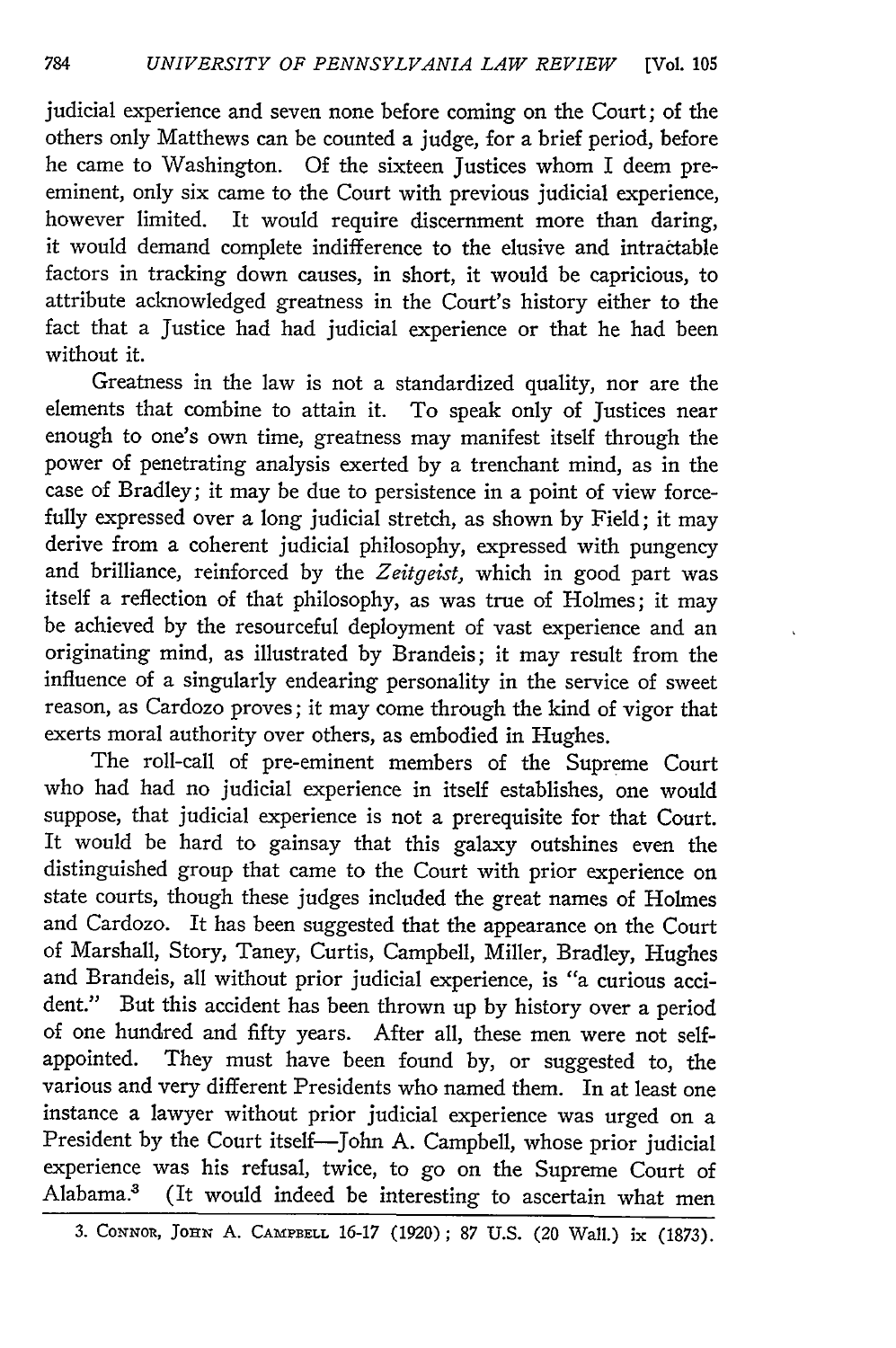were recommended for appointment when the Executive invited suggestions from the Court.)

The notion that prior judicial experience is a prerequisite for the Supreme Court, whether made a formal statutory requirement or acted upon as an accepted assumption, deserves closer scrutiny than its *ad hominem* refutation. Apart from meaning that a man had sat on some court for some time, "judicial service" tells nothing that is relevant about the qualifications for the functions exercised by the Supreme Court. While it seems to carry meaning, it misleads. To an uncritical mind it carries emanations of relevance in that it implies that a man who sat on a lower court has qualifications for sitting on a higher court, or, conversely, that a man has not the qualifications for sitting on a higher court unless he has had the experience of having sat on a lower court, just as a man presumably cannot run a mile in less than four minutes unless he had already run it in six, or a player has not the aptitude or experience for a major league unless he has played in a minor league.

Need I say that judicial experience is not like that at all? For someone to have been a judge on some court for some time, having some kind of business resulting in some kind of experience, may have some abstract relation to the Supreme Court conceived of as an abstract judicial tribunal. The Supreme Court is a very special kind of court. "Judicial service" as such has no significant relation to the kinds of litigation that come before the Supreme Court, to the types of issues they raise, to qualities that these actualities require for wise decision.

To begin with, one must consider the differences in the staple business of different courts and the different experiences to which different judicial business gives rise, and the bearing of different experiences so generated on the demands of the business of the Supreme Court. Thus, there is a vital difference, so far as substantive training is afforded, between the experience gained on state courts and on the lower federal courts. There are the so-called federal specialties whose importance for the Supreme Court has copiously receded since the Evarts Act of 1891,<sup>4</sup> but is still relevant to its work. One would suppose that if prior judicial experience would especially commend itself for Supreme Court appointments, the federal courts would furnish most materials for promotion. History falsifies such expectation. Of the forty-seven Justices who had had some kind of prior judicial experience, no matter how short, fifteen came from the federal courts-Trimble, Barbour, Daniel, Woods, Blatchford, Brewer, Brown, Howell **E.**

<sup>4.</sup> Act of March **3, 1891,** c. **517,** 26 **STAT. 826** (codified in scattered sections of 28 **U.S.C.).**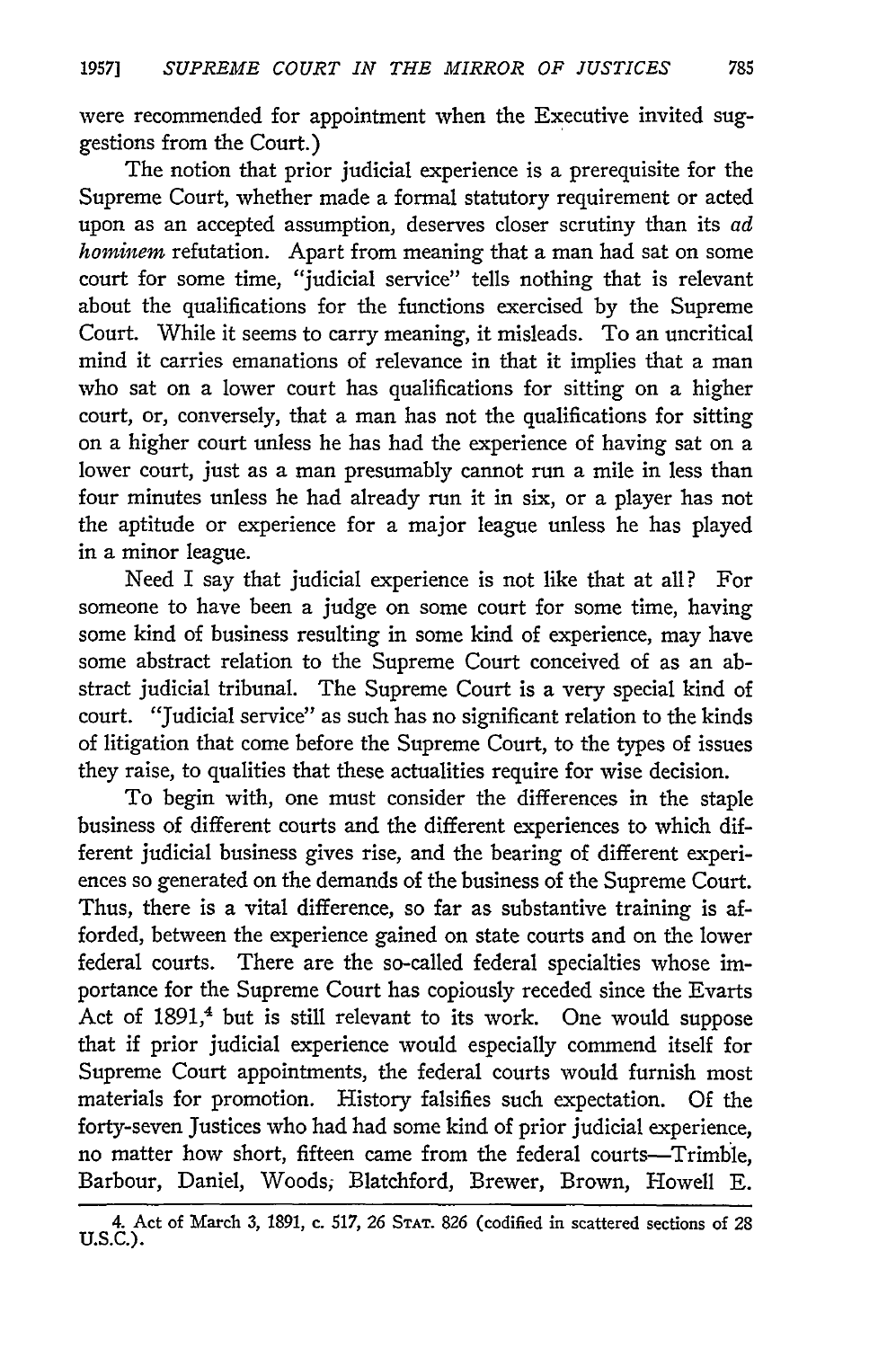Jackson, McKenna, Day, Lurton, Taft, Sanford, Van Devanter and John H. Clarke-whereas thirty-two had only experience on state courts.

How meagerly the experience on a state court, even if of long duration, prepares one for work on the Supreme Court is strikingly borne out by the testimony of the two Justices who are indubitably the two most outstanding of those who came to the Supreme Court from state courts. After having spent twenty years on the Supreme Judicial Court of Massachusetts, part of it as Chief justice, in the course of which he wrote more than a thousand opinions on every conceivable subject, Mr. Justice Holmes found himself not at all at home on coming to the Supreme Court. Listen to what he wrote to his friend Pollock after a month in his new judicial habitat:

"Yes-here I am-and more absorbed, interested and impressed than ever I had dreamed I might be. The work of the past seems a finished book-locked up far away, and a new and solemn volume opens. The variety and novelty to me of the questions, the remote spaces from which they come, the amount of work they require, all help the effect. I have written on the constitutionality of part of the Constitution of California, on the powers of the Railroad Commissioners of Arkansas, on the question whether a law of Wisconsin impairs the obligation of the plaintiff's contract. I have to consider a question between a grant of the U. S. in aid of a military road and an Indian reservation on the Pacific coast. I have heard conflicting mining claims in Arizona and whether a granite quarry is 'Minerals' within an exception in a Railway land grant and fifty other things as remote from each other as these.<sup> $\bar{v}$ </sup>

Nor did Cardozo, after eighteen years on the New York Court of **Ap**peals, five of them as Chief Judge, in the course of which he gained the acclaim of the whole common-law world, find that his transplantation from Albany to Washington was a natural step in judicial progression. On more than one occasion he complained to friends (sometimes as bitterly as that gentle soul could) that he should not have been taken from judicial labors with which he was familiar and which were congenial to him, to types of controversies to which his past experience bore little relation and to which, though these were the main concern of the Supreme Court, he was not especially drawn.

To be sure, by the time that Holmes and Cardozo came to the Supreme Bench, the heavy stream of commercial and common-law litigation that reached the Supreme Court in its earlier periods had been

**<sup>5. 1</sup>** HOLMES-POLLOCK **LETTERS 109-10** (Howe ed. 1941).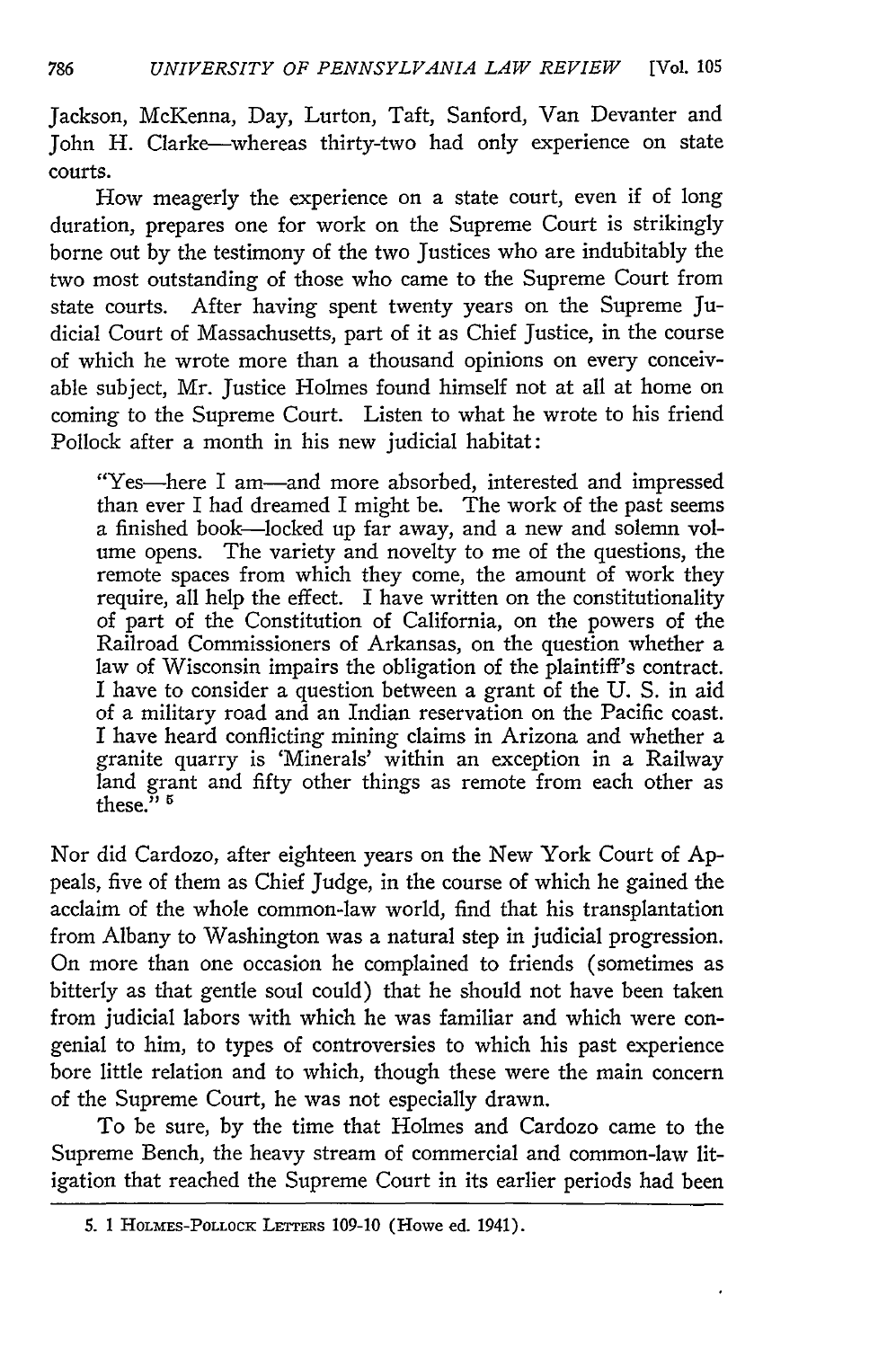diverted to the courts of appeals and largely stopped there. But even when a good deal of the business of the Court consisted of litigation related to what loosely may be called common-law litigation, the transition from a state court to the Supreme Court was not in a straight line of experience. Thus, although on the bench in Connecticut Ellsworth's opinions sustained "his reputation as a good lawyer and a just and able judge" **'** and in the Senate he had been the chief architect of the First Judiciary Act, on his appointment by Washington as Chief Justice, he "undertook a severe course of study and reading."<sup>7</sup> And when Monroe offered a place on the Court to his Secretary of the Navy, Smith Thompson, who had been a New York judge for seventeen years and for nearly five Kent's successor as Chief Justice, Thompson hesitated to accept, in part because of his lack of judicial experience outside the common law.<sup>8</sup>

But, it may be suggested, if experience on a state court does not adequately prepare even the greatest of judges for the problems that are the main and certainly the most important business of the Supreme Court, judicial experience intrinsically fosters certain habits of mind and attitudes, serves to train the faculties of detachment, begets habits of aloofness from daily influences, in short, educates and reinforces those moral qualities-disinterestedness and deep humility-which are indeed preconditions for the wise exercise of the judicial function on the Supreme Bench. Unhappily, history again disappoints such expectation. What is more inimical for good work on the Court than for a Justice to cherish political, and more particularly Presidential, ambition? Who will disagree with Mr. Justice Holmes's observation, "I think a judge should extinguish such thoughts when he goes on the Bench." **9** Sad and strange as it may be, the most numerous and in many ways the worst offenders in this regard have been men who came to the Court from state courts, in some instances with long service on such courts. Their temperamental partisanship and ambition were stronger than the disciplining sway supposedly exercised by the judiciary. To be sure, there have been instances of such political ambition by those who came on the Court without judicial experience. Salmon P. Chase, of course, is a conspicuous example. But I think it is fair to say that fewer Justices who had had no prior judicial experience dallied with political ambition while on the Court than those who came there with it. And it deserves to be noted that the

**<sup>6.</sup> BROWN, THE LIFE OF OLIVER ELLSWORTH 109 (1905).** 

*<sup>7.</sup> Id.* at 242.

<sup>8. 18</sup> DICTIONARY OF AMERICAN BIOGRAPHY 472 (Malone ed. 1936).

**<sup>9. 1</sup>** HoLMxs-PoLLocK **L4rras 192** (Howe ed. 1941).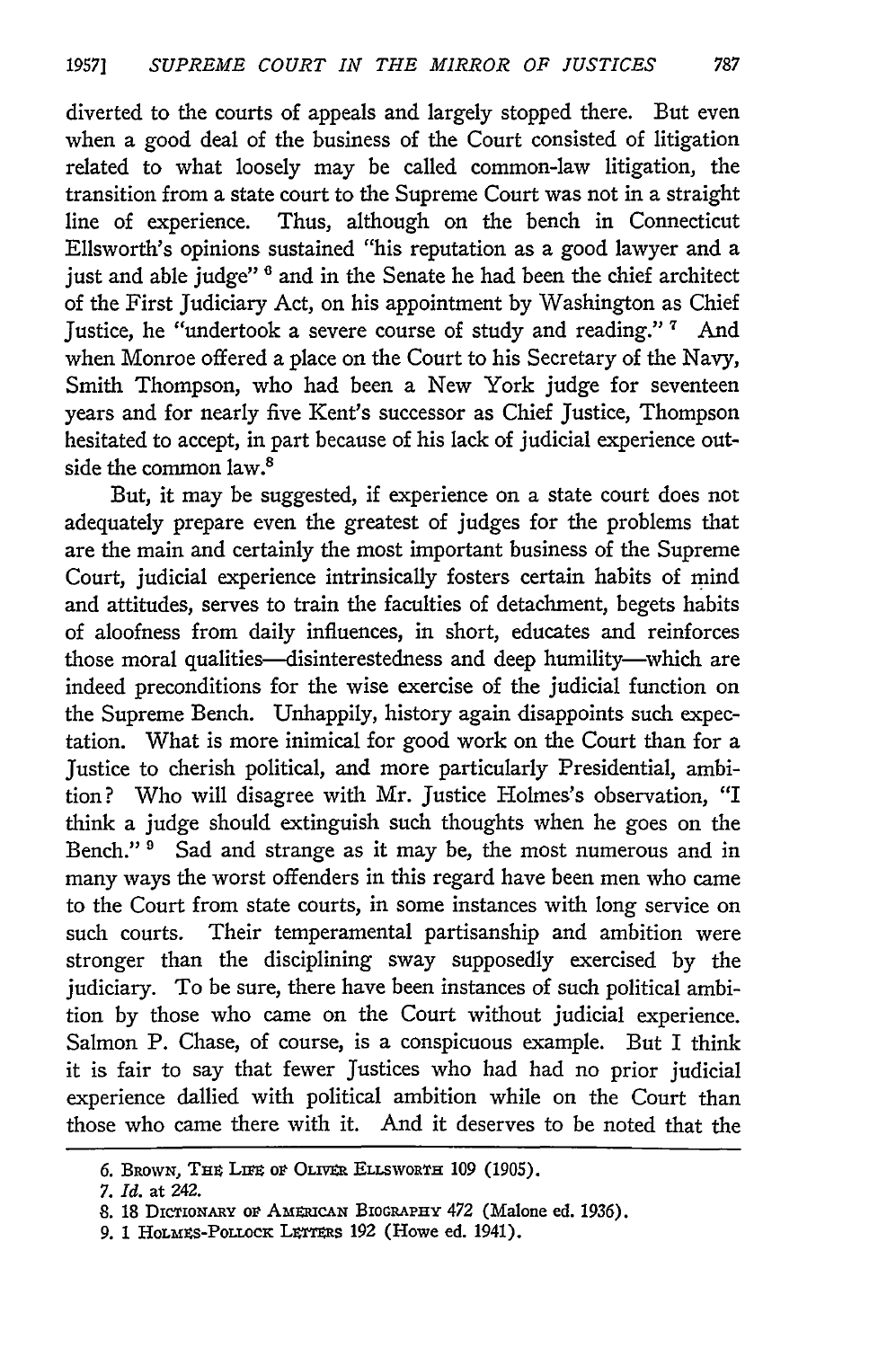most vigorous, indeed aggressive hostility to availability of a member of the Court for a Presidential nomination came from one who had no prior judicial experience, Chief Justice Waite,<sup>10</sup> and from another whose name ought not to go unmentioned on this occasion-Mr. Justice Roberts.

Even though the history of the Court may demonstrate that judicial experience whether on state or federal bench ought not to be deemed a prerequisite, what of the lower courts as a training ground for the Supreme Bench? The fact is that not one so trained emerges over a century and a half among the few towering figures of the Court. Oblivion has overtaken almost all of them. Probably the most intellectually powerful of the lot, Mr. Justice Brewer, does not owe the weight of the strength that he exerted on the Court to his five years on the circuit court after his long service on Kansas courts. Surely it is safe to attribute it to the native endowment that the famous Field strain gave him. Mr. Justice Van Devanter was undoubtedly a very influential member of the so-called Taft Court. But he was that essentially on the procedural aspect of the Court's business and by virtue of the extent to which Chief Justice Taft leaned on him. It was characteristic of Taft's genial candor that he spoke of Van Devanter outside the purlieus of the Supreme Court as "my chancellor."

One is not unappreciative of Chief Justice Taft by saying that his significance in the Court's history is not that of an intellectual leader but as the effective force in modernizing the federal judiciary and in promoting jurisdictional changes to enable the Court to be capable **of** discharging its role in our federal scheme. Moreover, it was not Taft's eight years of service on the Sixth Circuit, highly esteemed as it was, that led President Harding to make him Chief Justice White's successor after Taft's twenty years of separation from active concern with law. Taft's situation reminds of the Hamilton Fish incident. That very able man declined President Grant's offer of the Chief Justiceship, believing that his knowledge of the law had become stale and his feeling for it rusty, having for long been unexercised. "I insisted that I could not accept it; that it was upwards of twenty years since I had had any connection with the bar or practise, and I had no familiarity now with the proceedings of the courts.  $\cdot \cdot \cdot$ <sup>"11</sup> It was of course true of Fish as it was of Taft that his unusual experience in public affairs informed his understanding, even if not in their legal aspects, of problems that reach the Supreme Court. But in Taft's

**<sup>10.</sup>** TRIMBLS, CHivF JusTicE WAiT4: DEFENDER **op THE PUBLIC INTEREST** 141 **(1938).** 11. NEVINS, HAMILTON FISH 661 (1936).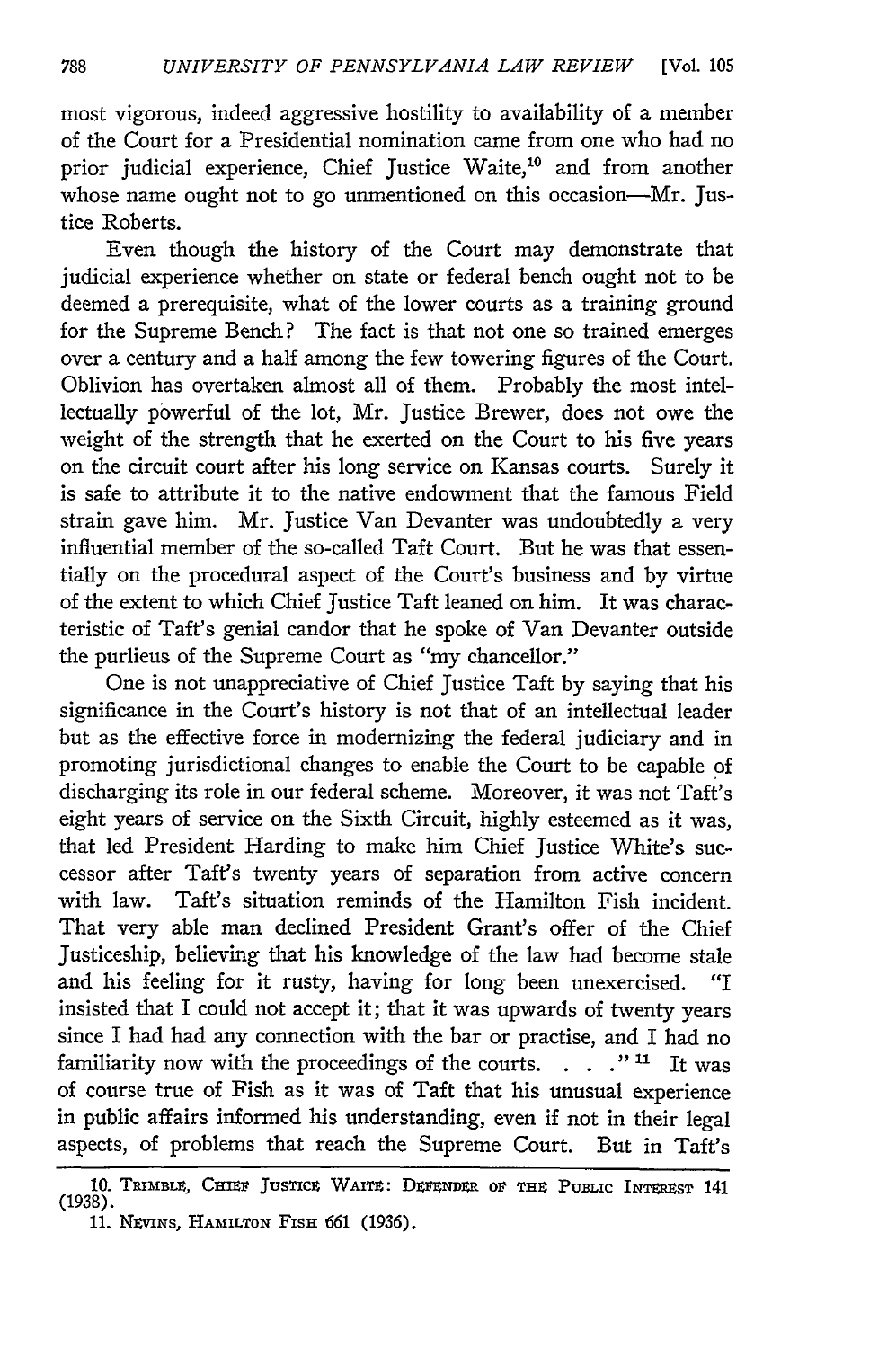case, after his political career was over, he must have renewed his familiarity with legal problems as Kent Professor at the Yale Law School, light as were his duties there.

More immediately relevant to our subject is the fact that even Justices who have come to the Supreme Court fresh from a longish and conspicuously competent tenure on the lower federal courts do not find the demands of their new task familiar. Their lower court experience does not make the transition an easy one. Thus Phillip Barbour, despite the deserved reputation that he brought to the Supreme Court from his years on the United States district court, felt it necessary to fit himself by "conscientious study" for his duties on the Supreme Court.<sup>12</sup> A recent striking example of how hard the sledding can be for a judge who also made an exceptional record over long years on the district court and was an uncommonly cultivated man, was Mr. Justice Sanford. Thus it has been as true of capable Justices who came to Washington from lower federal courts as of those who came to the Court richly endowed but without judicial experience, that they actively set about educating themselves for the work of the Court and were educated by it.

Mr. Justice Moody, who had had exceptional preparation for the Court's work as lawyer, legislator, and member of the Cabinet, including forensic activity as Attorney General, on his appointment to the Court turned to his classmate, Professor Eugene Wambaugh of the Harvard Law School, for guidance in the study of constitutional law and the jurisdiction of the Supreme Court as eagerly as any avid neophyte. Again, Mr. Justice Brandeis who brought not only as well-stocked a mind for the substantive issues with which he had to deal as a Justice as any member of the Court but also a reputation second to none as an advocate before it, used to say that no one can have the right kind of feel regarding the distinctive jurisdictional and procedural problems touching the Court's business in less than three or four Terms of actual service on the Court. He set about to acquire mastery of this essential aspect of the Court's business by studying the Reports, from Dallas down. Nor did he limit his systematic study of the Court's business to these aspects. Thus, he spent one whole summer in familiarizing himself with all the decisions of the Court pertaining to criminal law. These modern instances are recognition of the truth discerned from the beginning of the Court, that membership on it involves functions and calls for faculties as different from those called for by other judicial positions as those called for by private practice or non-judicial public service.

**<sup>12. 1</sup> DICTIoNARY** op AmiwIcAN **BIOGRAPHY** 596 (Johnson **ed. 1928).**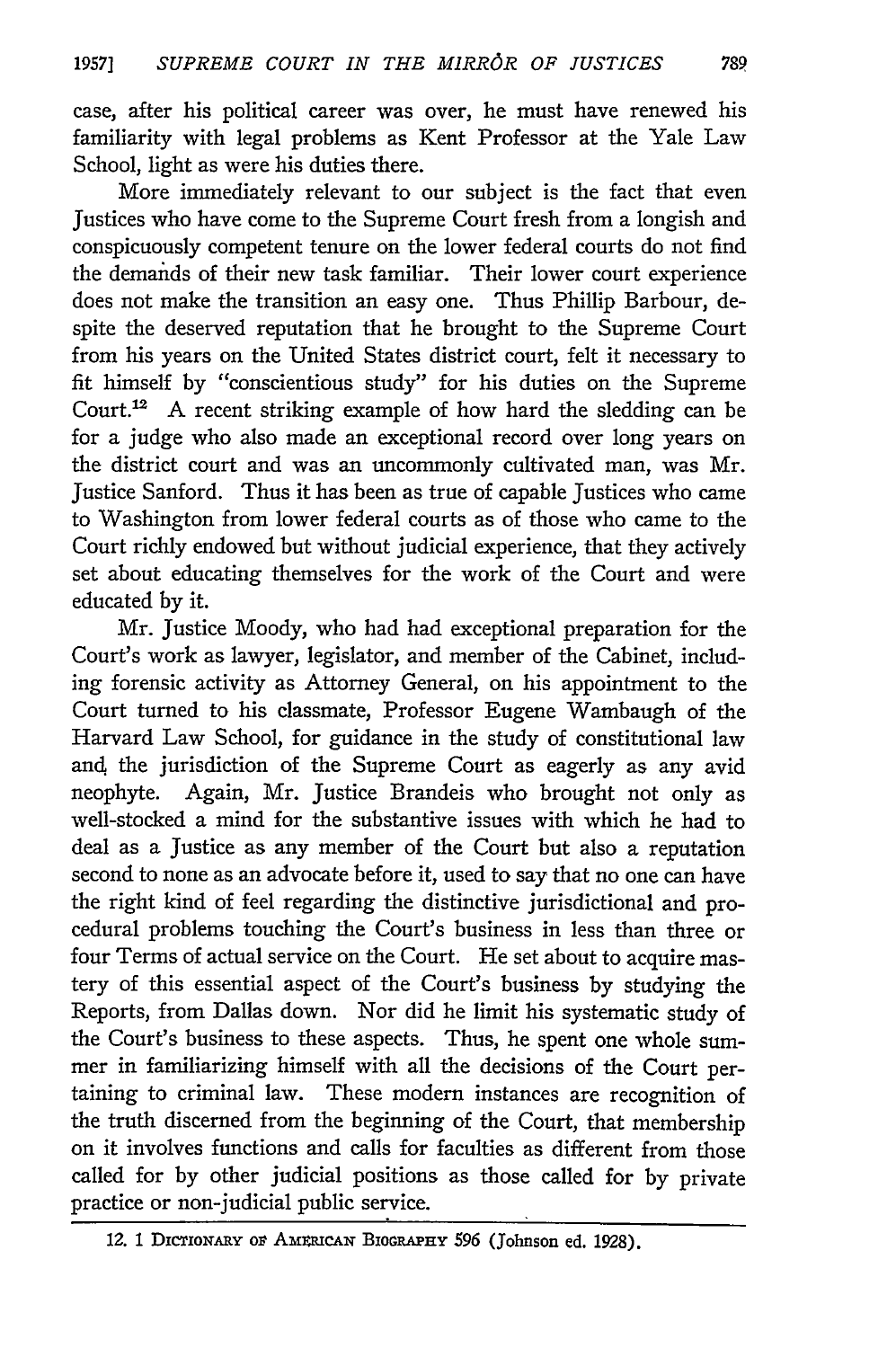In response to an inquiry by the House of Representatives into the federal judicial system that had just been set up, Attorney General Edmund Randolph, addressing himself more particularly to the undesirability of the circuit duties with which the Justices were charged, wrote the following:

"Those who pronounce the law of the land without appeal, ought to be pre-eminent in most endowments of the mind. Survey the functions of a judge of the Supreme Court. He must be a master of the common law in all its divisions, a chancellor, a civilian, a federal jurist, and skilled in the laws of each State. To expect that in future times this assemblage of talents will be ready, without further study, for the national service, is to confide too largely in the public fortune. Most vacancies on the bench will be supplied by professional men, who, perhaps, have been too much animated by the contentions of the bar deliberately to explore this extensive range of science. In a great measure, then, the supreme judges will form themselves after their nomination. But what leisure remains from their itinerant dispensation of justice? Sum up all the fragments of their time, hold their fatigue at naught, and let them bid adieu to all domestic concerns, still the average term of a life, already advanced, will be too short for any important proficiency." **13**

Circuit-riding ceased long before members of the Court were statutorily relieved of it, and the establishment of the circuit courts of appeals in 1891 freed the Court of the vast mass of what roughly may be called private litigation that used to come to it by way of diversity jurisdiction and the federal specialties. And the Judiciary Act of 1925 **14** has made the Court the master of its docket so that it now may be free to concern itself only with cases that have a substantial public interest. Yet it is still true today as it was when Randolph wrote in 1790 that "in a great measure . **. .** the supreme judges will form themselves after their nomination." This is true as we have seen even of men of the highest capacity, men who had had wide professional experience with the federal courts before they came on the Supreme Court as well as of judges with long service on the federal bench.

In addition to all other considerations, this is so because the practical workings of the Supreme Court, not only in our governmental scheme but in the influences it exerts on our national life, to no small extent are determined by the effective administration of the appellate

<sup>13. 1</sup> AMERICAN STATE PAPERS 23-24 (1834) (report of the Attorney General on the judiciary system, read in the House of Representatives, Dec. 31, 1790).

<sup>14.</sup> Act of Feb. 13, 1925, c. 229, § *237,* 43 **STAT.** 937.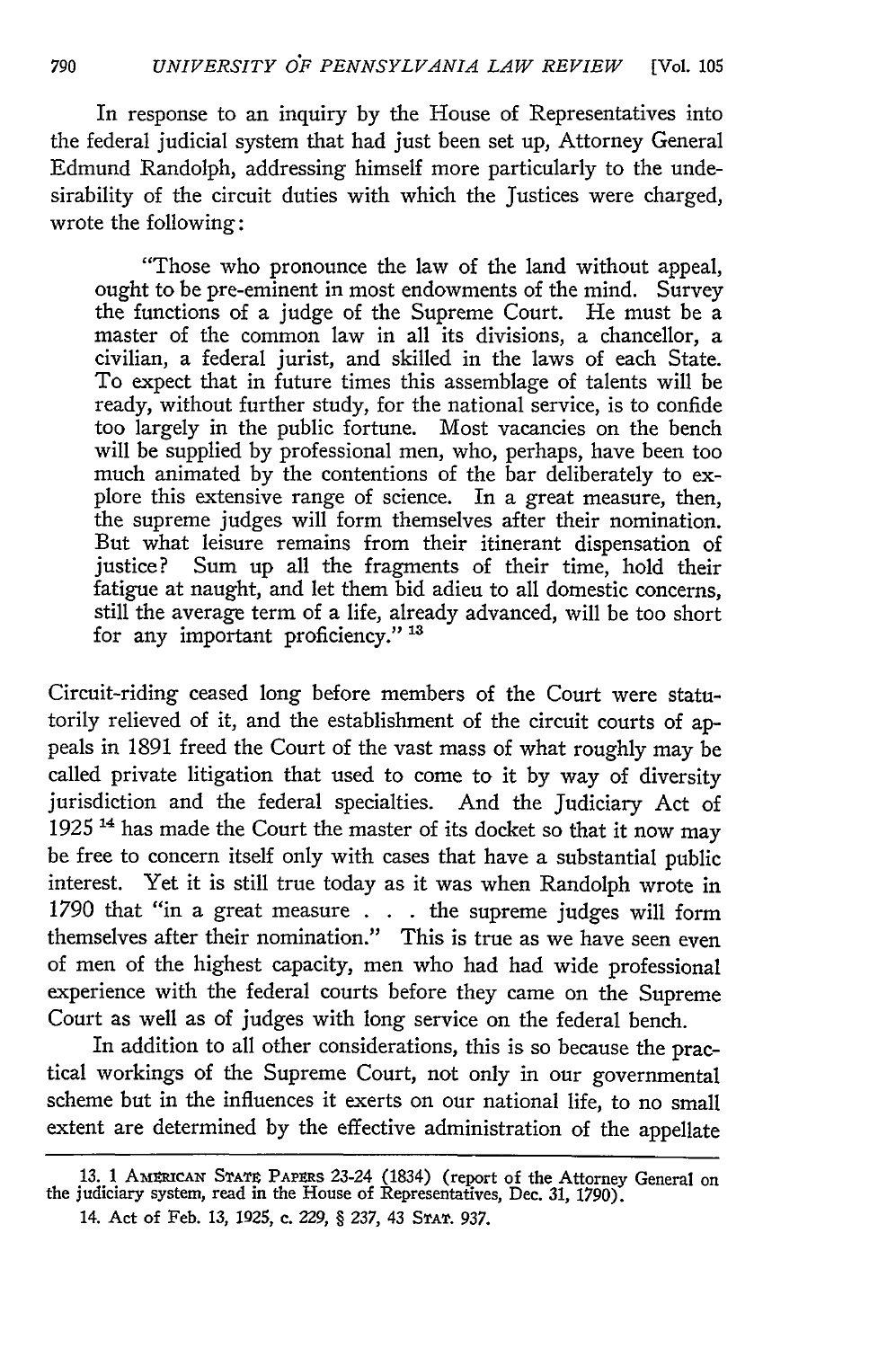jurisdiction allotted to the Court, the manner in which it conceives what issues are open on review, and how it deals with them--raising not only unique problems in the wise articulation of its jurisdiction with that of the lower federal courts and the state courts but often involving perplexities in the successful operation of our federal system. These are subtle matters carrying deep implications that do not lie on the surface. Partly because of their seemingly technical nature and partly because they have few dramatic ingredients, they are hardly appreciated by the laity and all too little by the profession at large. The proper treatment of these problems has far-reaching consequences, but they do not bulk big in the work of lower courts and therefore do not become part of the experience of judges either on the state courts or on the lower federal courts.

Not only is the framework within which the judicial process of the Supreme Court operates drastically different from the jurisdictional and procedural concern of other courts but the cases that now come before the Court, and will increasingly in the future, present issues that make irrelevant considerations in the choice of Justices that at former periods had pertinence. Mastery of the federal specialties by some members of the Court was an obvious need of the Court in days when a substantial part of the Court's business related to such specialties. Thus, when maritime and patent cases appeared frequently enough on the Court's docket, it was highly desirable to have a judge so experienced in these fields as was Judge Blatchford when he was named to the Court. The extent of the Court's maritime litigation naturally brought Henry Billings Brown, an outstanding admiralty judge, to the Court. And since the business that came to the Court in times past reflected to no small degree sectionally different economic interests, geographic considerations had their relevance. Thus, when the western circuit, consisting of Ohio, Kentucky and Tennessee, was established, at a time when litigation dealing with land title and other local property questions was important, the selection of one conversant with these problems was clearly indicated. Therefore, on the recommendation of the representatives in Congress from the interested states, Jefferson named Thomas Todd, the then Chief Justice of the Kentucky Court of Appeals. Still later, when California opened up not only a new world for gold-rushers but also a new world of litigation for the Supreme Court, it was inevitable that a judge as knowledgeable about western land and mineral law as was Stephen J. Field should be named to the Court.

**All** this has changed. Not only in the course of a hundred years but in the course of fifty years. Today there is a totally different flow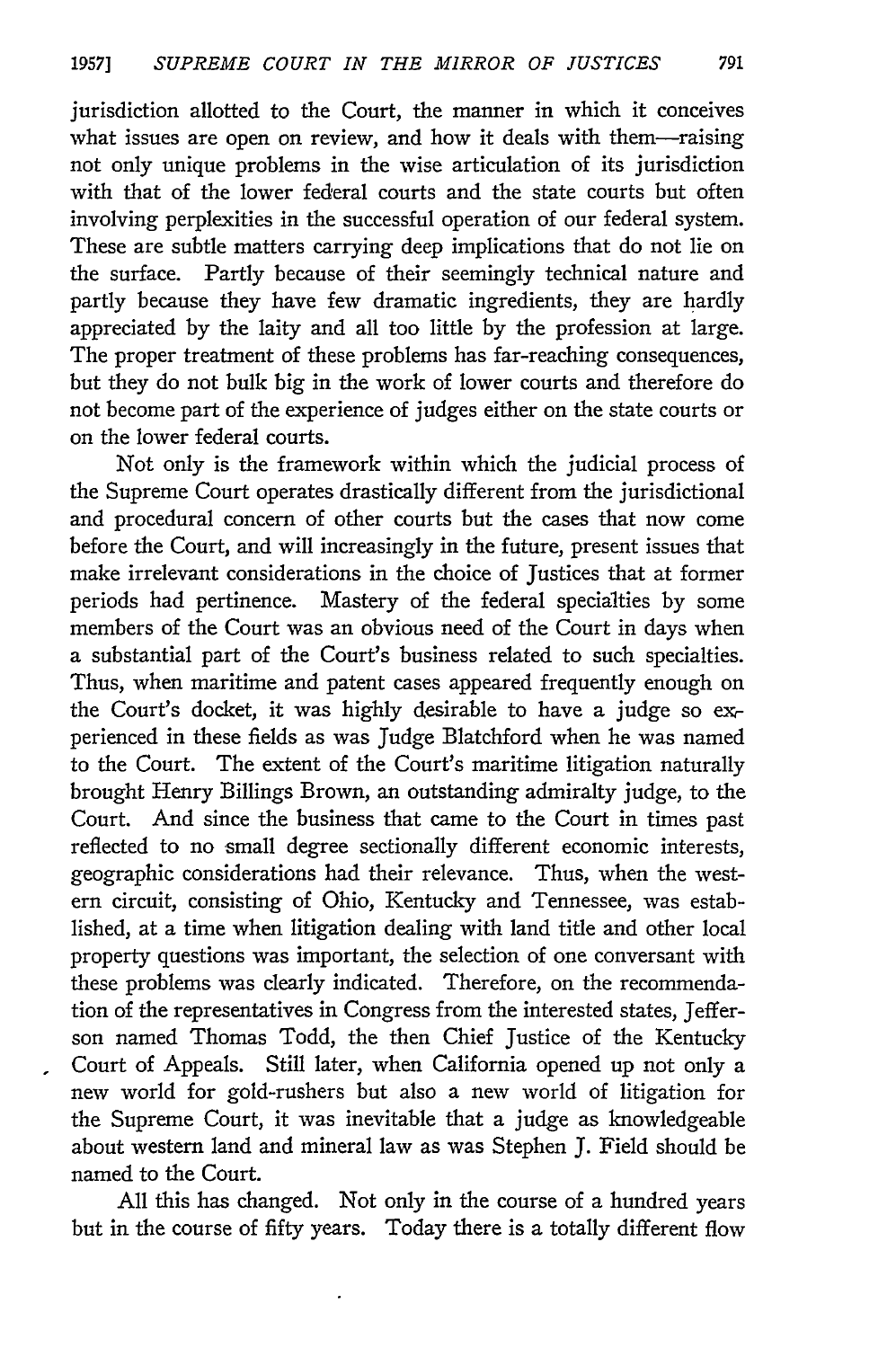of business to the Court from what it was a hundred years ago; it is predominantly different from what it was fifty years ago.

An examination of the Reports in these three periods demonstrates the great changes that have taken place. Analysis of the written opinions of the Court a hundred years ago, in the 1854 and 1855 Terms (17 and 18 How.) discloses that, aside from questions of Supreme Court practice and procedure, four major categories of litigation, comprising two-thirds of the cases decided by written opinion, occupied the Court's time. The four categories were (1) estates and trusts, (2) admiralty, (3) real property, and (4) contracts and commercial law. With one partial exception, common-law questions comprised the major categories of the litigation coming before the Court. The exception is that perhaps one-third to one-half of the real property cases involved, directly or indirectly, questions of federal land law. The remaining third of the litigation that occupied the Court one hundred years ago involved a variety of issues: a number of constitutional cases, a few patent, tariff, corporation, tort, and bankruptcy cases, and the rest scattered.

Fifty years later, in the 1904 and 1905 Terms (195-203 U. S.), not only had the volume of the Court's work increased greatly but its nature had changed considerably, especially because of the fourteenth amendment, the Judiciary Act of 1875,<sup>15</sup> and the Circuit Court of Appeals Act of 1891.<sup>16</sup> Constitutional law had become by far the major item of the Court's business, involving approximately one-third of the cases decided by written opinion. And questions under the fourteenth amendment comprised one-half of all the constitutional cases. These apart, the Court's business was almost equally divided between questions of public and private law. Real property law was the next largest class of cases after constitutional law, with federal land law comprising almost the entire category. The remaining principal types of litigation included federal jurisdiction, bankruptcy, corporations, estates and trusts, commercial law and contracts, and torts. Admiralty litigation, which had formed a major portion of the Court's work fifty years previous, was negligible. Significant as indicating the increasing industrialization of the country was the dual increase in corporate and tort law cases. Significant also for the number of pages in the Reports and perhaps also as a portent for the future were several antitrust and Interstate Commerce Commission cases.

Examination of the work of the two most recent Terms (348-351 U. S.) indicates how complete the reversal of the character of the

<sup>15.</sup> Act of March 3, 1875, c. 137, 18 **STAT.** 470.

<sup>16.</sup> Act of March 3, 1891, **c.** 517, 26 **STAT.** 826 (codified in scattered sections of 28 U.S.C.).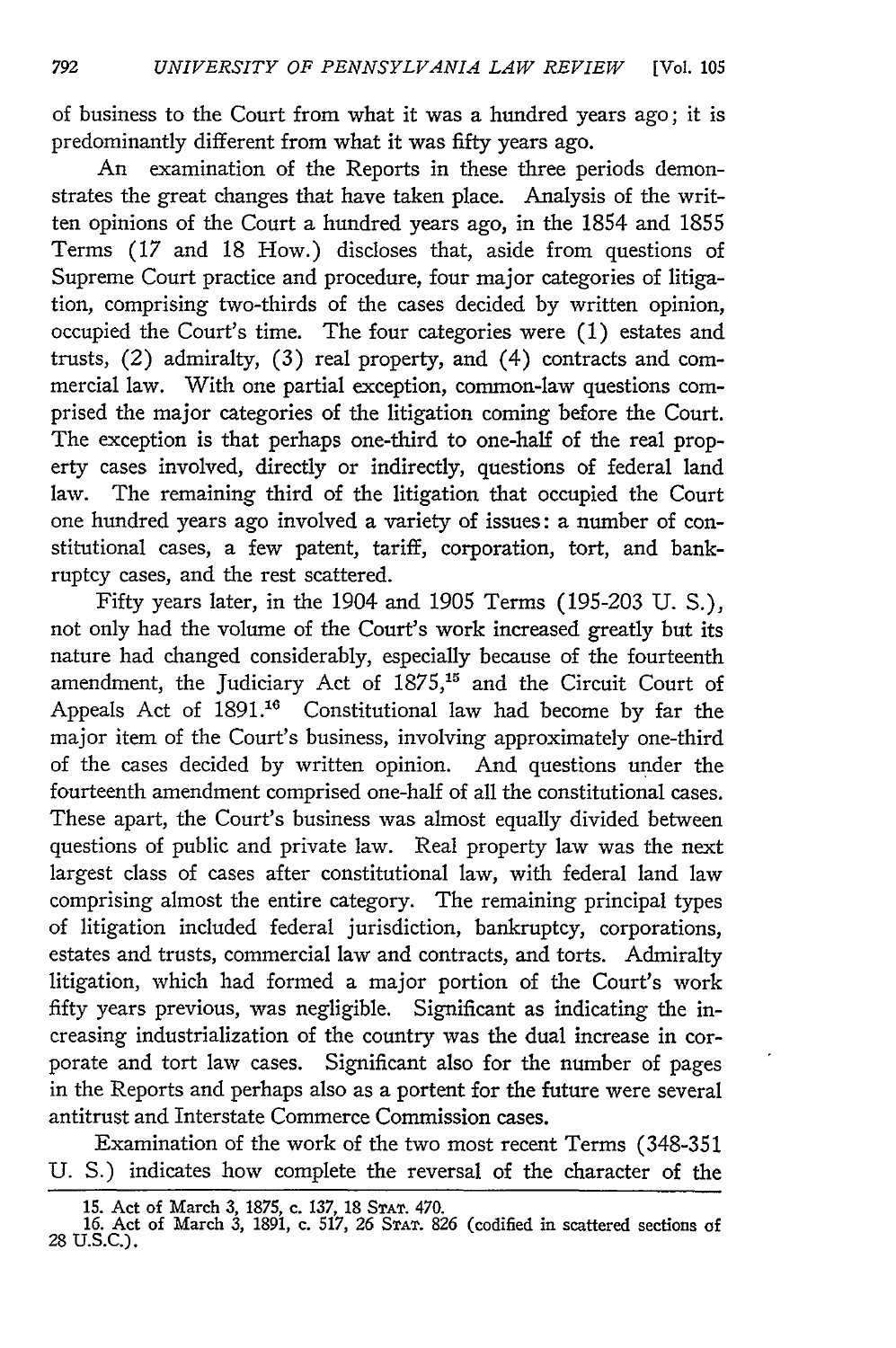Supreme Court's business has been. Whereas a hundred years ago, private common-law litigation represented the major part of the Court's business, and fifty years ago, constitutional cases apart, public and private law business was equally divided, today private litigation has become virtually negligible. Constitutional law and cases with constitutional undertones are of course still very important, with almost one-fourth of the cases in which written opinions were filed involving such questions. Review of administrative action, mainly reflecting enforcement of federal regulatory statutes, constitutes the largest category of the Court's work, comprising one-third of the total cases decided on the merits. The remaining significant categories of litigationfederal criminal law, federal jurisdiction, immigration and nationality law, federal taxation-all involve largely public law questions.

The Court was of course from the beginning the interpreter of the Constitution and thereby, for all practical purposes, the adjuster of governmental powers in our complicated federal system. But the summary of the contemporaneous business before the Court that is reflected in written opinions statistically establishes these constitutional adjudications and kindred public law issues as constituting almost the whole of Supreme Court litigation. It is essentially accurate to say that the Court's preoccupation today is with the application of rather fundamental aspirations and what Judge Learned Hand calls "moods," embodied in provisions like the due process clauses, which were designed not to be precise and positive directions for rules of action. The judicial process in applying them involves a judgment on the processes of government. The Court sits in judgment, that is, on the views of the direct representatives of the people in meeting the needs of society, on the views of Presidents and Governors, and by their construction of the will of legislatures the Court breathes life, feeble or strong, into the inert pages of the Constitution and the statute books.

Such functions surely call for capacious minds and reliable powers for disinterested and fair-minded judgment. It demands the habit of curbing any tendency to reach results agreeable to desire or to embrace the solution of a problem before exhausting its comprehensive analysis. One in whose keeping may be the decision of the Court must have a disposition to be detached and withdrawn. To be sure, these moral qualities, for such they are, are desirable in all judges, but they are indispensable for the Supreme Court. Its task is to seize the permanent, more or less, from the feelings and fluctuations of the transient. Therefore it demands the kind of equipment that Doctor Johnson rather grandiloquently called "genius," namely, "a mind of large general powers accidentally determined to some particular direc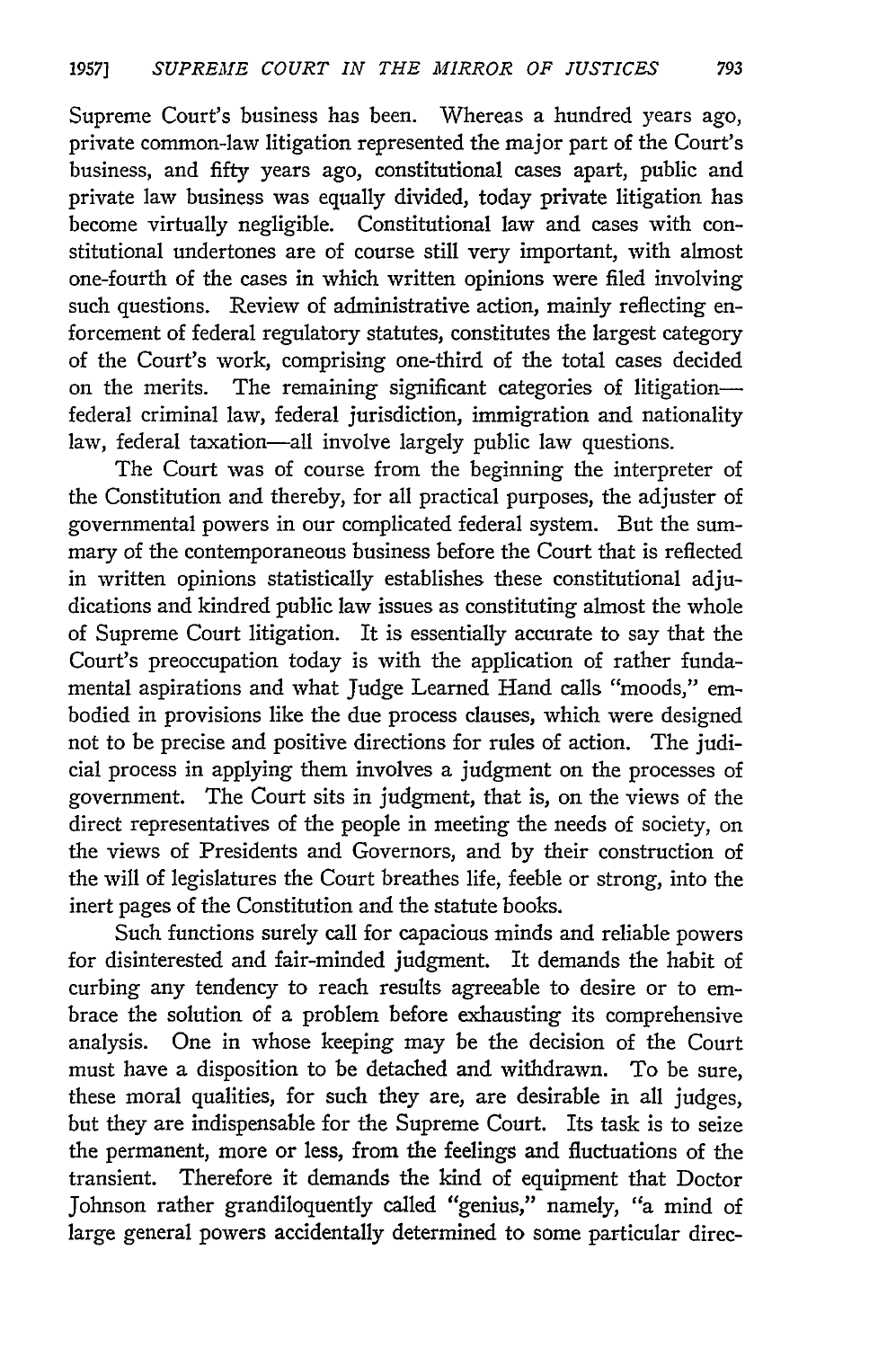tion as against a particular designation of mind and propensity for some essential employment."

For those wielding ultimate power it is easy to be either wilful or wooden: wilful, in the sense of enforcing individual views instead of speaking humbly as the voice of law by which society presumably consents to be ruled, without too much fiction in attributing such consent; wooden, in uncritically resting on formulas, in assuming the familiar to be the necessary, in not realizing that any problem can be solved if only one principle is involved but that unfortunately all controversies of importance involve if not a conflict at least an interplay of principles.

If these commonplaces regarding the reach of the powers of the Supreme Court and the majesty of the functions entrusted to nine mere mortals give anyone the impression that a Justice of the Court is left at large to exercise his private wisdom, let me hasten to say as quickly and as emphatically as I can that no one could possibly be more hostile to such a notion than I am. These men are judges, bound by the restrictions of the judicial function, and all the more so bound because the nature of the controversies that they adjudicate inevitably leaves more scope for insight, imagination, and prophetic responsibility than the types of litigation that come before other courts. It was the least mentally musclebound and the most creative mind among Justices, Mr. justice Holmes, who, with characteristic pithiness, described his task as "that of solving a problem according to the rules by which one is bound." **17** Some years later, Chief Justice Hughes spelled out Holmes's thought. "We do not write on a blank sheet. The Court has its jurisprudence, the helpful repository of the deliberate and expressed convictions of generations of sincere minds addressing themselves to exposition and decision, not with the freedom of casual critics or even of studious commentators, but under the pressure and within the limits of a definite official responsibility." **Is**

This is not abstract or self-deceiving talk. The great men in the Court's history give proof of its truth. Will anyone deny that the four most distinguished minds of the latter part of the period under review were Holmes, Hughes, Brandeis, and Cardozo? All four had the largeness of view so essential for adjudicating the great issues before the Court. But is it just a coincidence that all four were to a superlative degree technically equipped lawyers? They built on that equipment for the larger tasks of the Court; they were not confined by it. Again, is it mere coincidence that all four were widely read and deeply

<sup>17.</sup> SPEECHES BY OLIVER WENDELL HOLMES 99 (Holmes ed. 1934).

<sup>18. 309</sup> U.S. xiv (1940) (statement by Chief Justice Hughes on the occasion of the 150th anniversary of the Court).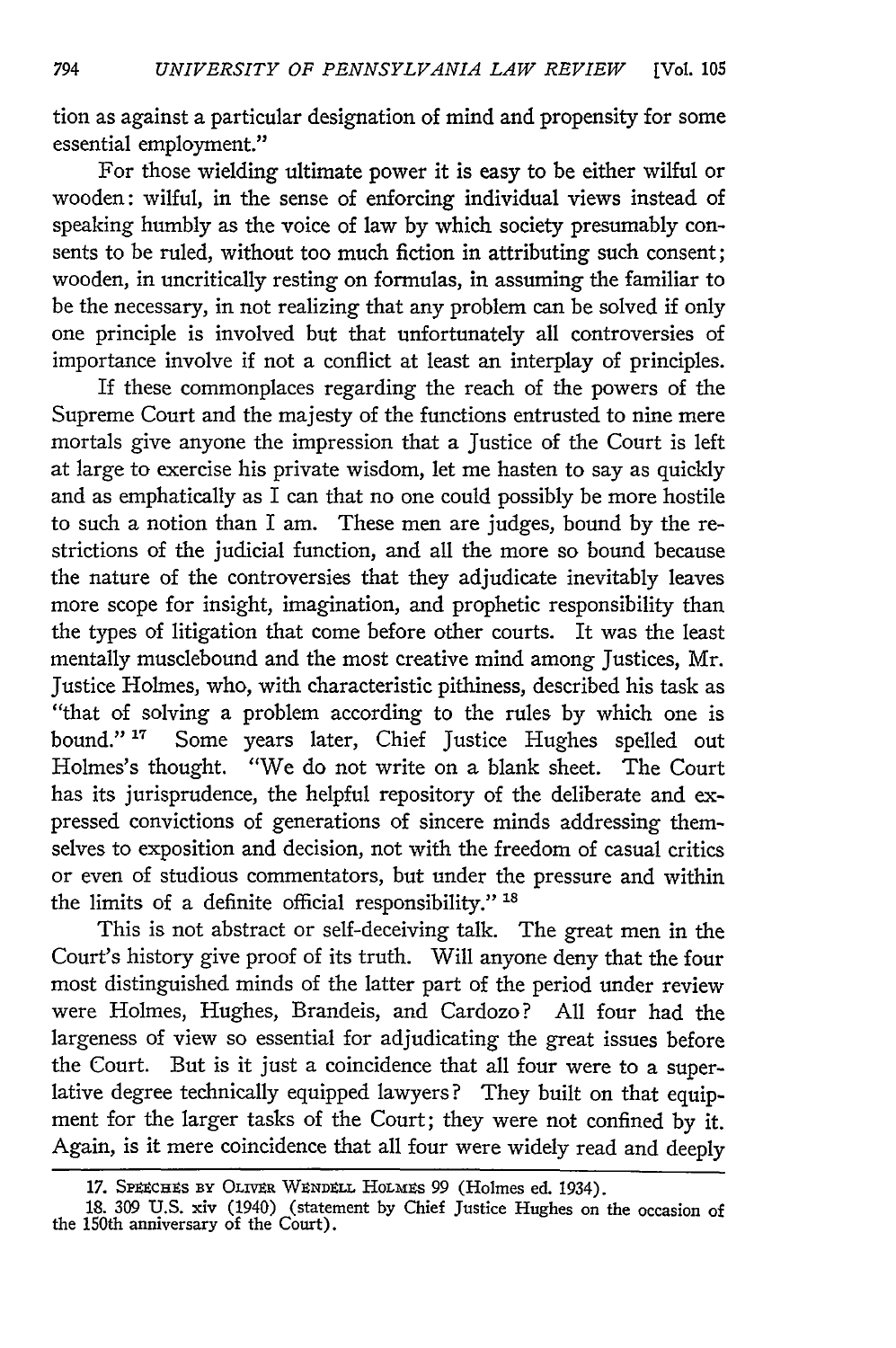cultivated men whose reading and cultivation gave breadth and depth to their understanding of legal problems and infused their opinions?

I have now come to the end of my story with its self-evident moral. Since the functions of the Supreme Court are what they are and demand the intellectual and moral qualities that they do, inevitably touching interests not less than those of the Nation, does it require an explicit statement that in choosing men for this task no artificial or irrelevant consideration should restrict choice?

The search should be made among those men, inevitably very few at any time, who give the best promise of satisfying the intrinsic needs of the Court, no matter where they may be found, no matter in what professional way they have manifested the needed qualities. Of course these needs do not exclude prior judicial experience, but, no less surely, they do not call for judicial experience. One is entitled to say without qualification that the correlation between prior judicial experience and fitness for the functions of the Supreme Court is zero. The significance of the greatest among the Justices who had had such experience, Holmes and Cardozo, derived not from that judicial experience but from the fact that they were Holmes and Cardozo. They were thinkers, and more particularly legal philosophers. The seminal ideas of Holmes, by which to so large an extent he changed the whole atmosphere of legal thinking, were formulated by him before he ever was a judge in Massachusetts. And while the Court of Appeals gave Cardozo an opportunity to express his ideas in opinions, Cardozo was Cardozo before he became a judge. On the other side, Bradley and Brandeis had the preeminent qualities they had and brought to the Court, without any training that judicial experience could have given them.

There is another irrelevance, regard for which may lead to a narrower choice than that to which the country is entitled-geographic considerations. The claims of uncritical tradition led President Hoover, who had the most impressive recommendations for naming Cardozo as Holmes's successor, to hesitate because there were at the time already two New Yorkers on the Court. When the President urged this difficulty on Senator Borah, the latter, to the President's astonishment, said that Cardozo was no New Yorker. When asked to explain, the Senator replied that Cardozo belonged as much to Idaho as to New York. Those of sufficient stature for the Court in its modem responsibilities should not be sought among men who have professionally a merely parochial significance and choice of them should not be restricted to a confined area. From the point of view of intrinsic need, any geographical consideration has long since become irrelevant. The pride of a region in having one of its own on the Court does not